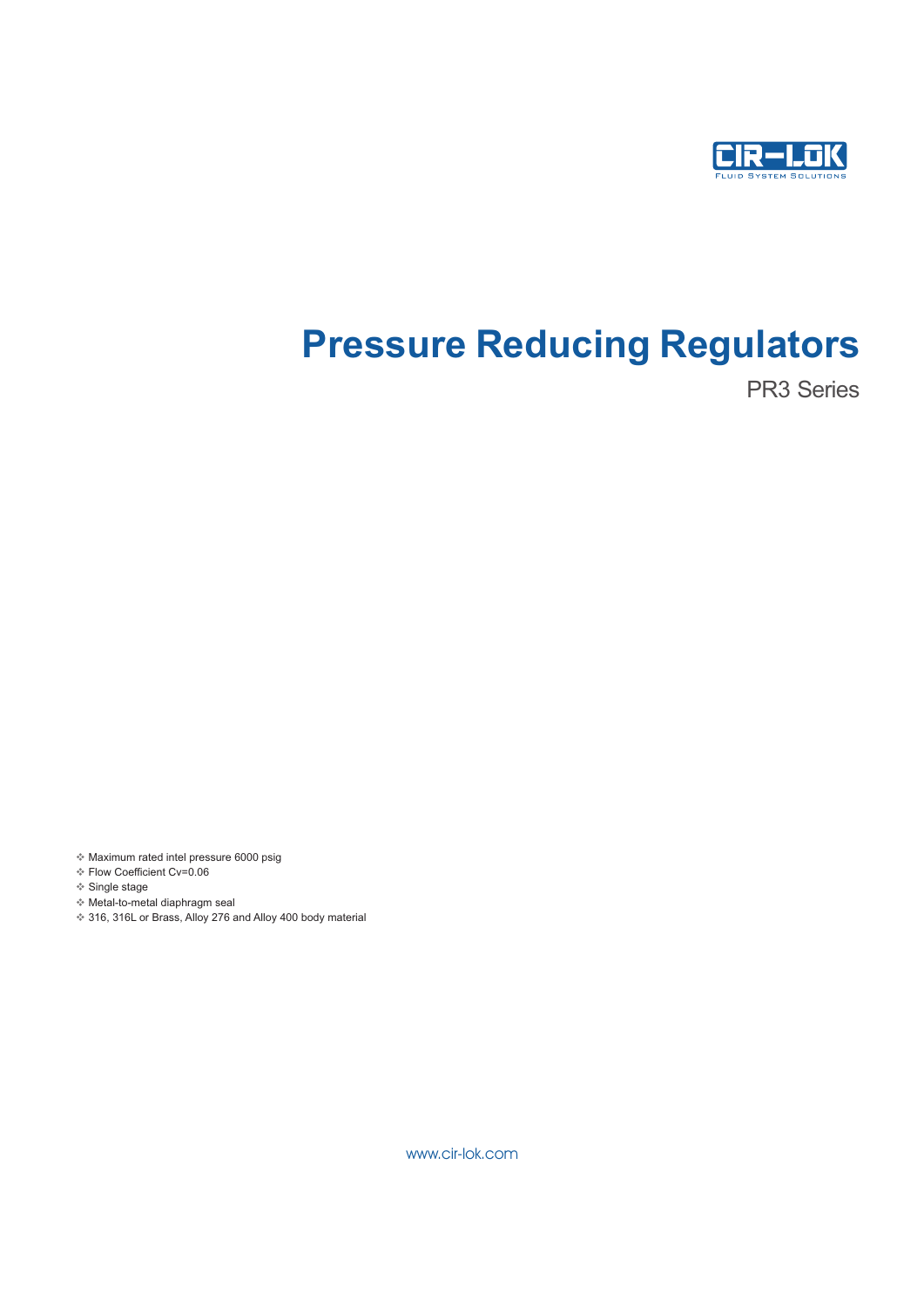

## **Pressure Reducing Regulators-PR3**

The CIR-LOK PR3 Series is a compact, lightweight high purity single-stage regulator for specialty, flammable and industrial gas.

#### **Applications**

- v Laboratory and point-of-use gas systems
- v Sampling systems, zero, span and calibration analyzer gases
- v Specialty and industrial gas cylinder regulator
- v Chromatograph flame detector fuel supply

#### **Features**

- v Compact
- v Designed to minimize contamination and provide accurate regulation of any corrosive, noncorrosive, or toxic gas
- v Brass model provides added economy for control of non-corrosive media
- v Metal-to-metal diaphragm to body seal ensures minimum inboard and outboard leakage
- v Convoluted diaphragm delivers excellent accuracy and long service life
- v Panel mounting is available

### **Operating P arameters**

- ◆ Maximum Inlet Pressure 6000 psig (413 bar)
- v Outlet Pressure Ranges
- 0-250 psig (0-17.2 bar), 0-500 psig (0-34.4 bar), 0-1500 psig (0-103.4 bar), 0-2500 psig (0-172 bar)
- v Design Proof Pressure 150% maximum rated
- v Leakage
- Internal: bubble-tight
- ◈ Operating Temperature
- PCTFE: -40°F to 140°F (-40°C to 60°C) PEEK: -40°F to 392°F (-40°C to 200°C) PI: -40°F to 250°F (-40°C to 121°C)
- ❖ Flow Capacity  $Cy = 0.06$

## **Cleaning**

vCGA4.1 and ASTM G93 Grade C

#### **Int ernal Volume**

 $\div$  6 cc

#### **W eight (without gauges)**

❖ 2 lbs / 0.9 kg

#### **Wetted Material**

- ❖ Body
- 316L S. S., Brass, Alloy276 or Alloy400 v Bonnet
- 300 series S. S., Brass
- $*$  Diaphragm 316 S. S., Elgiloy®
- 
- v Seat
- v Remaining Parts PEEK, PCTFE, PI
- 316 S. S., Brass, Alloy276 or Alloy400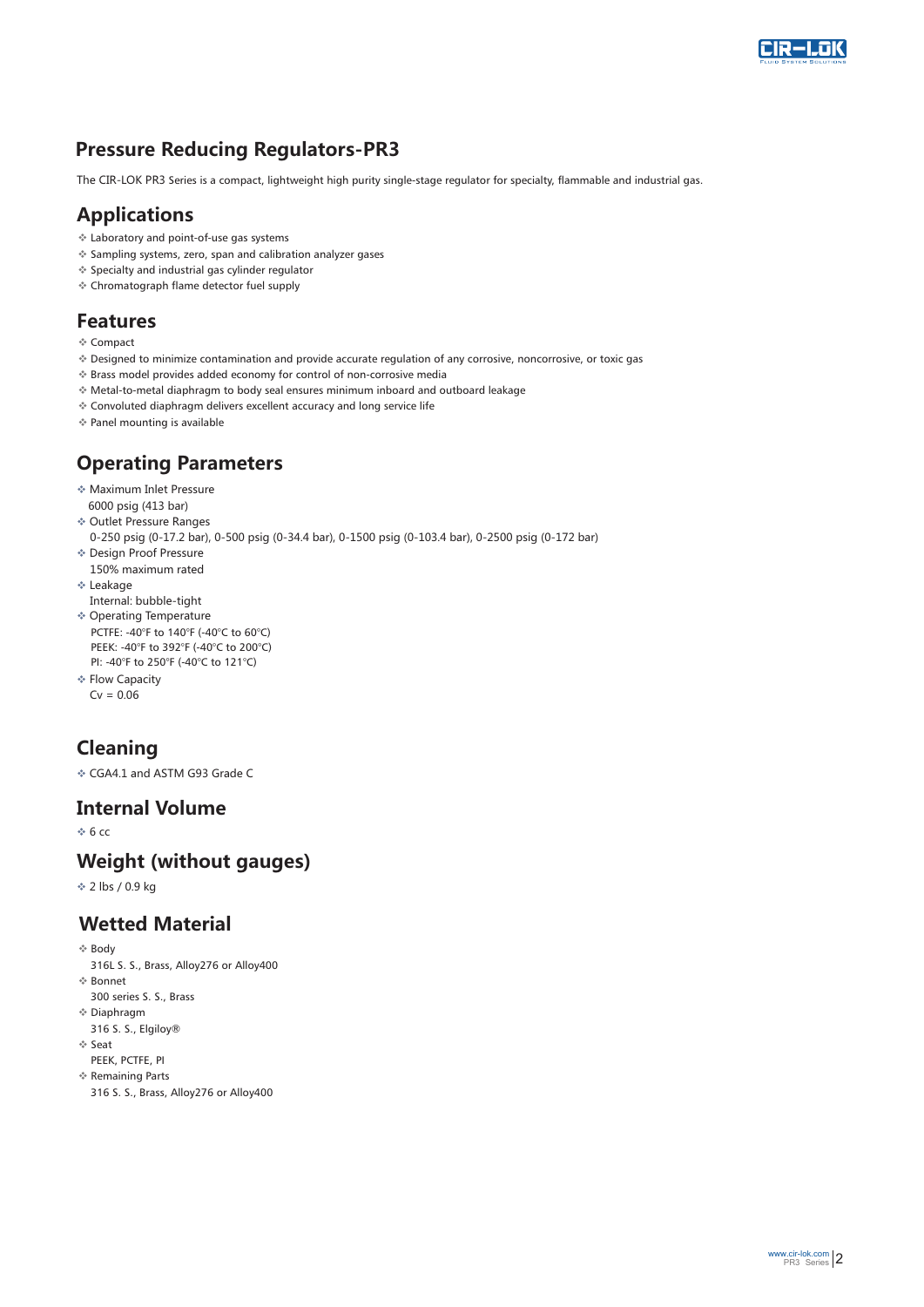







#### **Flow Charts**



Flow Rate - SCFM [SLPM] Nitrogen